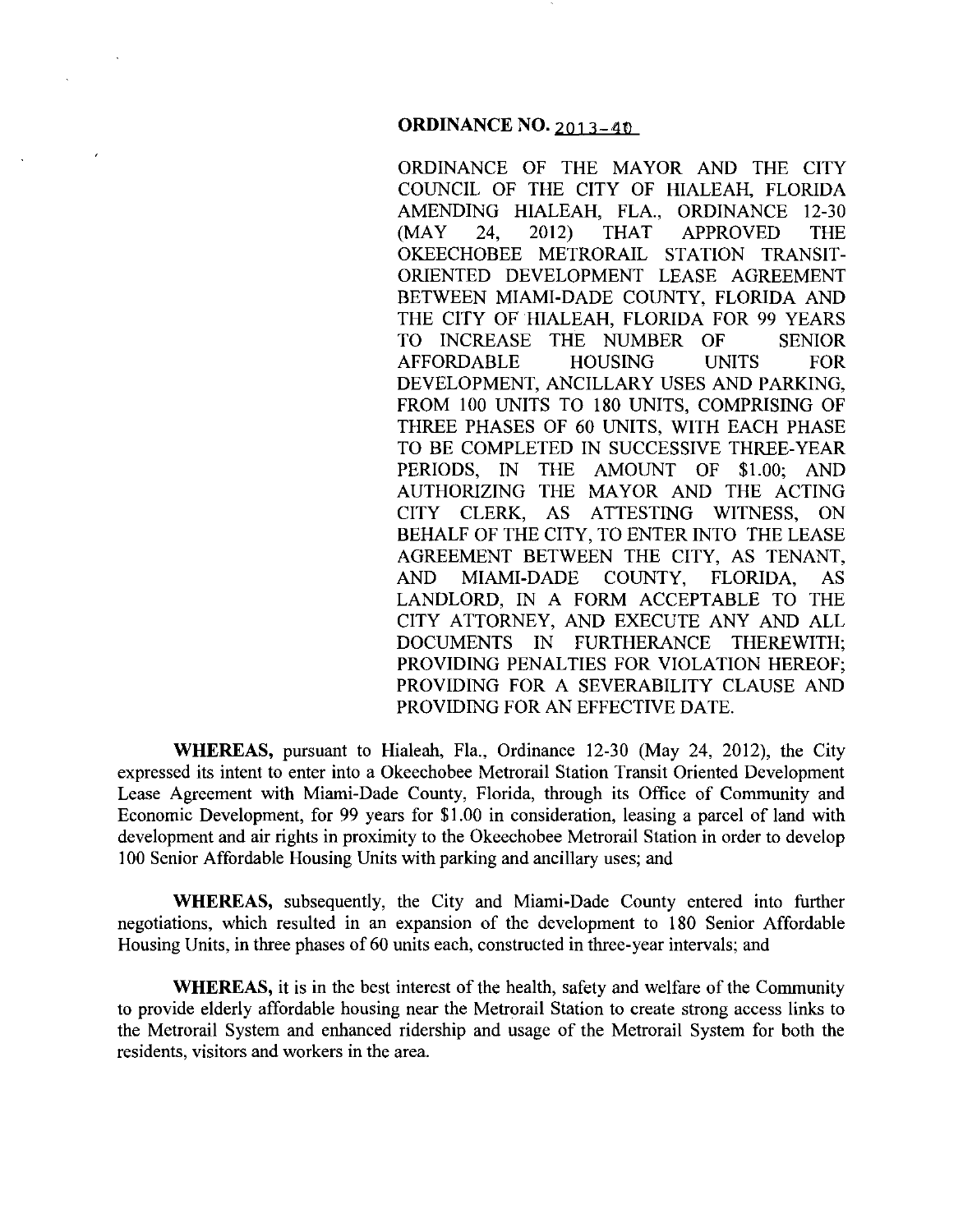# Ordinance No. 2 0 1 3-41 Page 2

NOW, THEREFORE, BE IT ORDAINED BY THE MAYOR AND THE CITY COUNCIL OF THE CITY OF HIALEAH, FLORIDA, THAT:

**Section 1:** The foregoing facts and recitations contained in the preamble to this ordinance are hereby adopted and incorporated by reference as if fully set forth herein.

**Section 2:** The City Council of the City of Hialeah, Florida hereby amends Hialeah, Fla., Ordinance 12-30 that approved the Okeechobee Metrorail Station Transit-Oriented Development Lease Agreement between Miami-Dade County, Florida and the City of Hialeah, Florida for 99 years, to increase the number of Senior Affordable Housing Units for development of 100 Senior Affordable Housing Units, ancillary uses and parking, from 100 Units to 180 Units, comprising of three phases of 60 Units, with each phase to be completed in successive three-year periods, in the amount of \$1.00.

**Section 3:** The City Council of the City of Hialeah, Florida hereby authorizes the Mayor and the Acting City Clerk, as attesting witness, on behalf of the City, to enter into the Lease Agreement between the City, as tenant, and Miami-Dade County, as landlord, in a form acceptable to the City Attorney, and execute and any all documents in furtherance therewith.

## **Section 2: Penalties.**

Every person violating any provision of the Code or any ordinance, rule or regulation adopted or issued in pursuance thereof shall be assessed a civil penalty not to exceed \$500.00 within the discretion of the court or administrative tribunal having jurisdiction. Each act of violation and each day upon which any such violation shall occur shall constitute a separate offense. In addition to the penalty prescribed above, the city may pursue other remedies such as abatement of nuisance, injunctive relief, administrative adjudication and revocation or suspension of licenses or permits.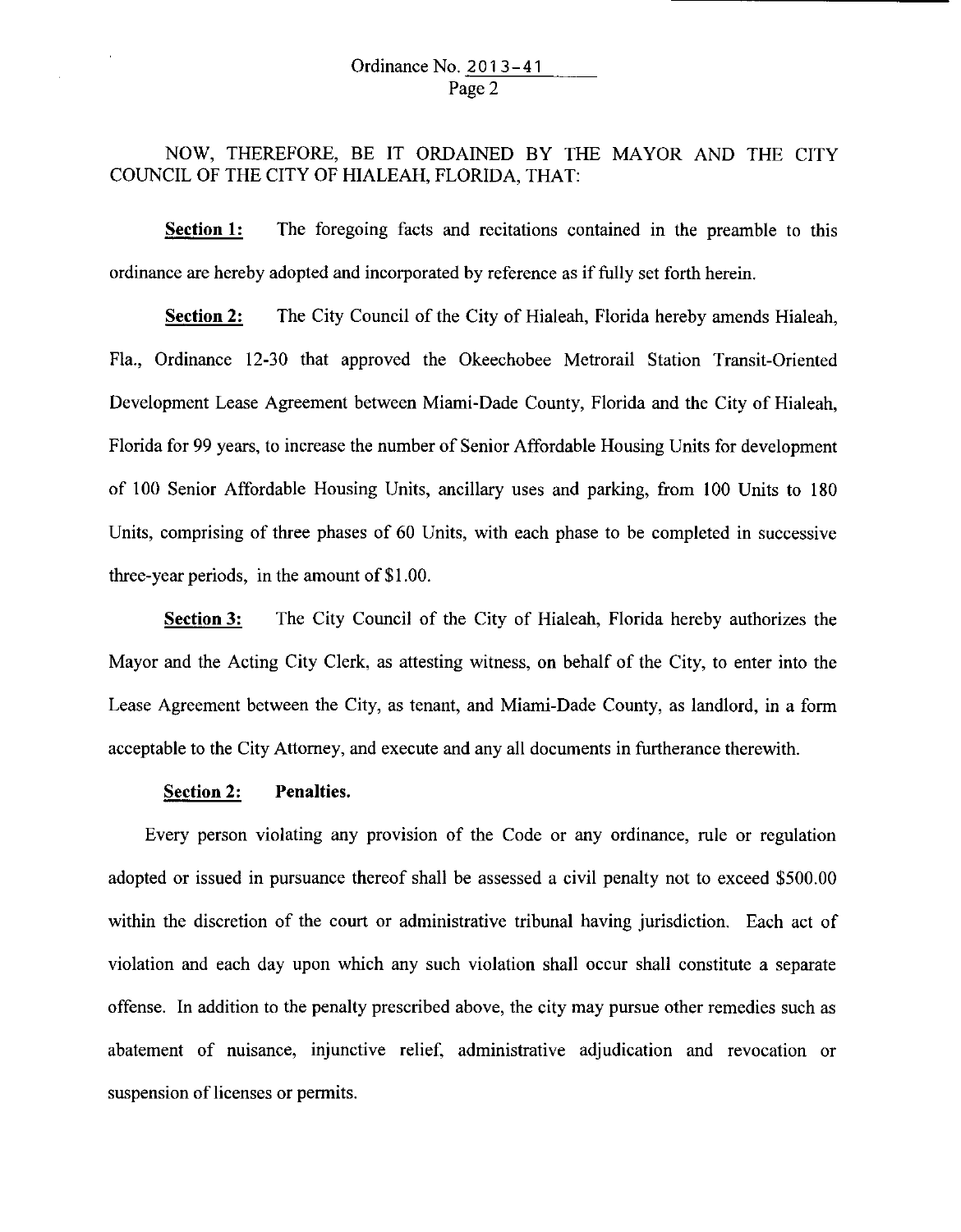#### **Section 3: Severability Clause.**

If any phrase, clause, sentence, paragraph or section of this ordinance shall be declared invalid or unconstitutional by the judgment or decree of a court of competent jurisdiction, such invalidity or unconstitutionality shall not affect any of the remaining phrases, clauses, sentences, paragraphs or sections of this ordinance.

## **Section 4: Effective Date.**

This ordinance shall become effective when passed by the City Council of the City of Hialeah, Florida and signed by the Mayor of the City of Hialeah, Florida or at the next regularly scheduled City Council meeting, if the Mayor's signature is withheld or if the City Council overrides the Mayor's veto.

PASSED AND ADOPTED this 25 day of 2013. une Isis Garci rtínez Council President Attest: Approved on this  $28$  day of  $\overline{U}$ , 2013.  $k-l$ 

Marbelys Fatjol Acting City Clerk

Approved as to form and legal sufficiency:

William M. Grodnick, City Attorney

**Ordinance was adopted by a unanimous vote with**  Councilmembers, Caragol, Casals-Muñoz, Cue-Fuente, Garcia-Martinez, Gonzalez, Hernandez and Lozano voting "Yes".

s :\ **wmg\legislat\ord\ordinance 20 13\okeechobeestationleaseordamndment20 13 . docx**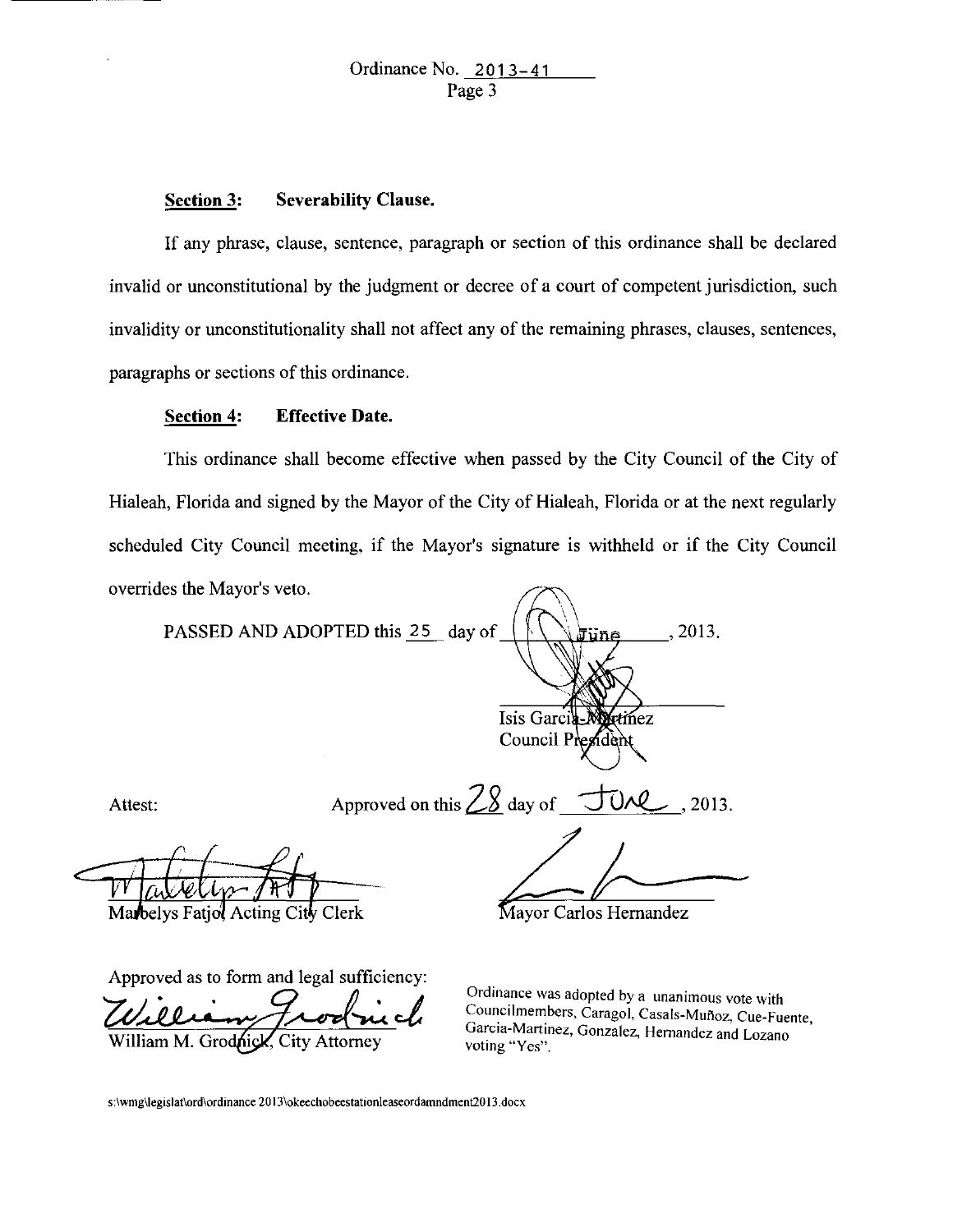ORDINANCE OF THE MAYOR AND THE CITY COUNCIL OF THE CITY OF HIALEAH, FLORIDA APPROVING THE OKEECHOBEE METRORAIL STATION TRANSIT-ORIENTED DEVELOPMENT LEASE AGREEMENT BETWEEN MIAMI-DADE COUNTY, FLORIDA AND THE CITY OF HIALEAH, FLORIDA FOR 99 YEARS LEASING A PARCEL OF LAND SITUATED AT THE LOCATION OF THE OKEECHOBEE METRORAIL STATION<br>TOGETHER WITH ASSOCIATED WITH ASSOCIATED DEVELOPMENT AND AIR RIGHTS, COMMENCING ON THE DATE THAT THE CITY TAKES POSSESSION OF THE DEMISED PREMISES, FOR DEVELOPMENT OF 100 SENIOR AFFORDABLE HOUSING, ANCILLARY USES AND PARKING, IN THE AMOUNT OF \$1.00; AND AUTHORIZING THE MAYOR AND THE CITY CLERK, AS ATTESTING WITNESS, ON BEHALF OF THE CITY, TO ENTER INTO THE LEASE AGREEMENT BETWEEN THE CITY, AS TENANT, AND MIAMI-DADE COUNTY,<br>FLORIDA. AS LANDLORD, IN THE AS LANDLORD, IN THE SUBSTANTIAL FORM AS ATTACHED HERETO AS EXHIBIT "1" AND EXECUTE ANY AND ALL DOCUMENTS IN FURTHERANCE THEREOF; PROVIDING PENALTIES FOR VIOLATION HEREOF; PROVIDING FOR A SEVERABILITY CLAUSE AND PROVIDING FOR AN EFFECTIVE DATE.

**WHEREAS,** the City desires to enter into a Okeechobee Metrorail Station Transit Oriented Development Lease Agreement with Miami-Dade County, Florida, through its Office of Community and Economic Development, for 99 years for \$I .00 in consideration, leasing a parcel of land with development and air rights in proximity to the Okeechobee Metrorail Station in order to develop 100 Senior Affordable Housing Units with parking and ancillary uses; and

**WHEREAS,** it is in the best interest of the health, safety and welfare of the Community to provide elderly affordable housing near the Metrorail Station to create strong access links to the Metrorail System and enhanced ridership and usage of the Metrorail System for both the residents, visitors and workers in the area.

NOW, THEREFORE, BE IT ORDAINED BY THE MAYOR AND THE CITY COUNCIL OF THE CITY OF HIALEAH, FLORIDA, THAT: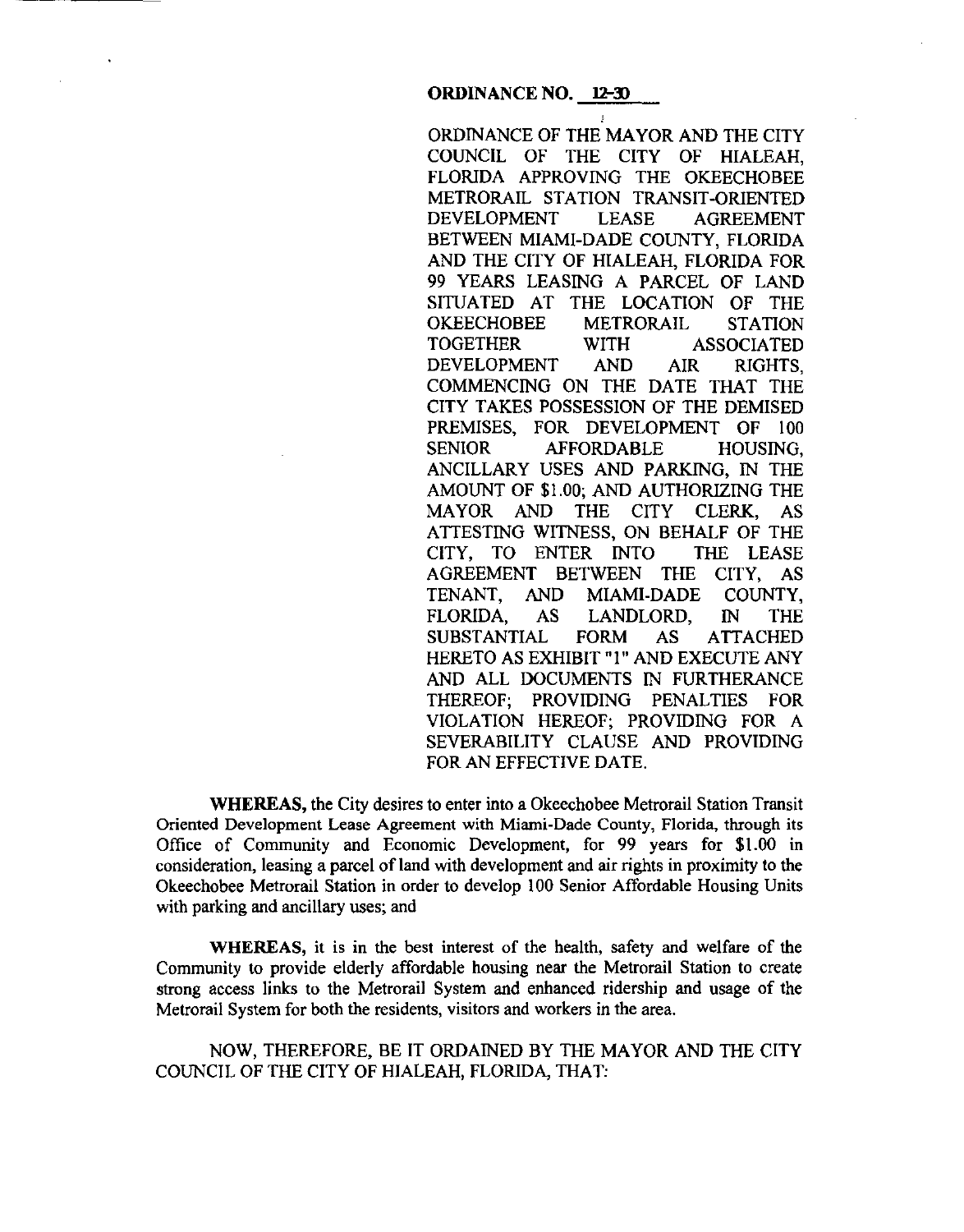**Section 1:**  The foregoing facts and recitations contained in the preamble to this ordinance are hereby adopted and incorporated by reference as if fully set forth herein.

**Section 2:** The City Council of the City of Hialeah, Florida hereby approves the Okeechobee Metrorail Station Transit-Oriented Development Lease Agreement between Miami-Dade County, Florida and the City of Hialeah, Florida for 99 years, leasing a parcel of land situated at the location of the Okeechobee Metrorail Station together with associated development and air rights, commencing on the date that the City takes possession of the demised premises, for development of I 00 Senior Affordable Housing Units, ancillary uses and parking, in the amount of \$1.00.

**Section 3:** The City Council of the City of Hialeah, Florida hereby authorizes the Mayor and the City Clerk, as attesting witness, on behalf of the City, to enter into the Lease Agreement between the City, as tenant, and Miami-Dade County, as landlord, in the substantial form as attached hereto and made a part hereof as Exhibit "I".

#### **Section 2: Penalties.**

 $\sim$   $^{\prime}$ 

Every person violating any provision of the Code or any ordinance, rule or regulation adopted or issued in pursuance thereof shall be assessed a civil penalty not to exceed \$500.00 within the discretion of the court or administrative tribunal having jurisdiction. Each act of violation and each day upon which any such violation shall occur shall constitute a separate offense. In addition to the penalty prescribed above, the city may pursue other remedies such as abatement of nuisance, injunctive relief, administrative adjudication and revocation or suspension of licenses or permits.

#### **Section 3: Severability Clause.**

If any phrase, clause, sentence, paragraph or section of this ordinance shall be declared invalid or unconstitutional by the judgment or decree of a court of competent